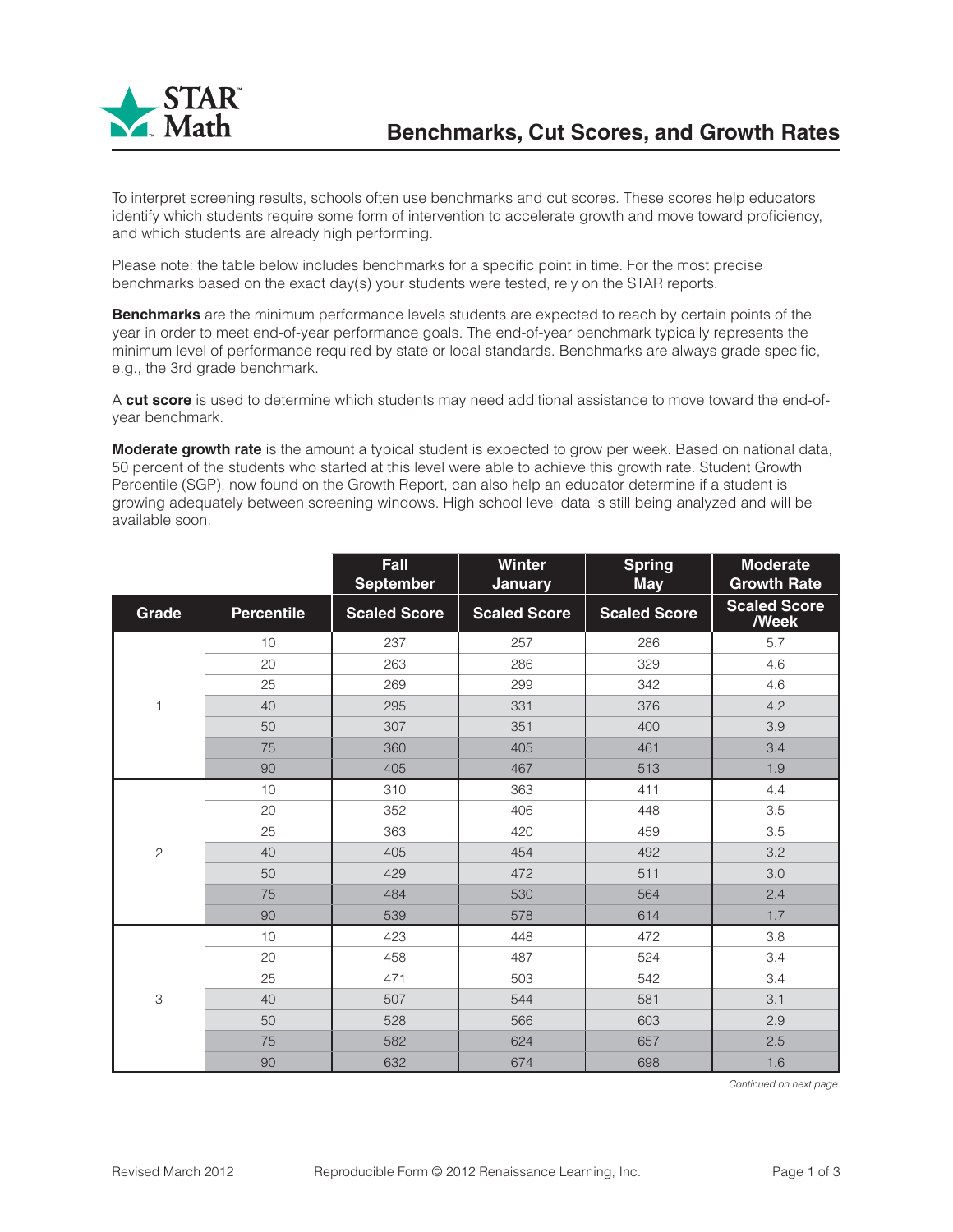

## **Benchmarks, Cut Scores, and Growth Rates**

|                |                   | Fall<br><b>September</b> | Winter<br><b>January</b> | <b>Spring</b><br><b>May</b> | <b>Moderate</b><br><b>Growth Rate</b> |
|----------------|-------------------|--------------------------|--------------------------|-----------------------------|---------------------------------------|
| Grade          | <b>Percentile</b> | <b>Scaled Score</b>      | <b>Scaled Score</b>      | <b>Scaled Score</b>         | <b>Scaled Score</b><br><b>Week</b>    |
|                | 10                | 487                      | 508                      | 541                         | 3.3                                   |
| 4              | 20                | 537                      | 560                      | 581                         | 2.7                                   |
|                | 25                | 553                      | 578                      | 597                         | 2.7                                   |
|                | 40                | 592                      | 615                      | 637                         | 2.5                                   |
|                | 50                | 614                      | 636                      | 661                         | 2.4                                   |
|                | 75                | 669                      | 690                      | 718                         | 2.1                                   |
|                | 90                | 709                      | 736                      | 761                         | 1.3                                   |
|                | 10                | 544                      | 560                      | 586                         | 2.8                                   |
|                | 20                | 591                      | 610                      | 635                         | 2.4                                   |
|                | 25                | 608                      | 629                      | 651                         | 2.4                                   |
| 5              | 40                | 648                      | 669                      | 692                         | 2.1                                   |
|                | 50                | 671                      | 693                      | 714                         | 2.0                                   |
|                | 75                | 727                      | 745                      | 768                         | 1.7                                   |
|                | 90                | 772                      | 796                      | 819                         | 1.1                                   |
|                | 10                | 596                      | 620                      | 641                         | 2.4                                   |
|                | 20                | 646                      | 668                      | 683                         | 1.8                                   |
|                | 25                | 661                      | 683                      | 700                         | 1.8                                   |
| 6              | 40                | 701                      | 722                      | 741                         | 1.5                                   |
|                | 50                | 724                      | 743                      | 767                         | 1.5                                   |
|                | 75                | 780                      | 804                      | 822                         | 1.0                                   |
|                | 90                | 830                      | 830                      | 854                         | 0.8                                   |
|                | 10                | 641                      | 644                      | 644                         | 2.0                                   |
|                | 20                | 685                      | 689                      | 696                         | 1.2                                   |
|                | 25                | 704                      | 707                      | 714                         | 1.2                                   |
| $\overline{7}$ | 40                | 742                      | 750                      | 759                         | 1.0                                   |
|                | 50                | 769                      | 778                      | 789                         | 0.8                                   |
|                | 75                | 827                      | 840                      | 856                         | 0.7                                   |
|                | 90                | 880                      | 890                      | 900                         | 0.1                                   |
|                | 10                | 652                      | 655                      | 661                         | 2.0                                   |
| $\,8\,$        | 20                | 700                      | 711                      | 721                         | 1.2                                   |
|                | 25                | 721                      | 729                      | 741                         | 1.2                                   |
|                | 40                | 766                      | 777                      | 785                         | $0.7\,$                               |
|                | 50                | 796                      | 808                      | 817                         | 0.6                                   |
|                | $75\,$            | 863                      | 878                      | 889                         | $0.5\,$                               |
|                | $90\,$            | 917                      | 923                      | 941                         | 0.1                                   |